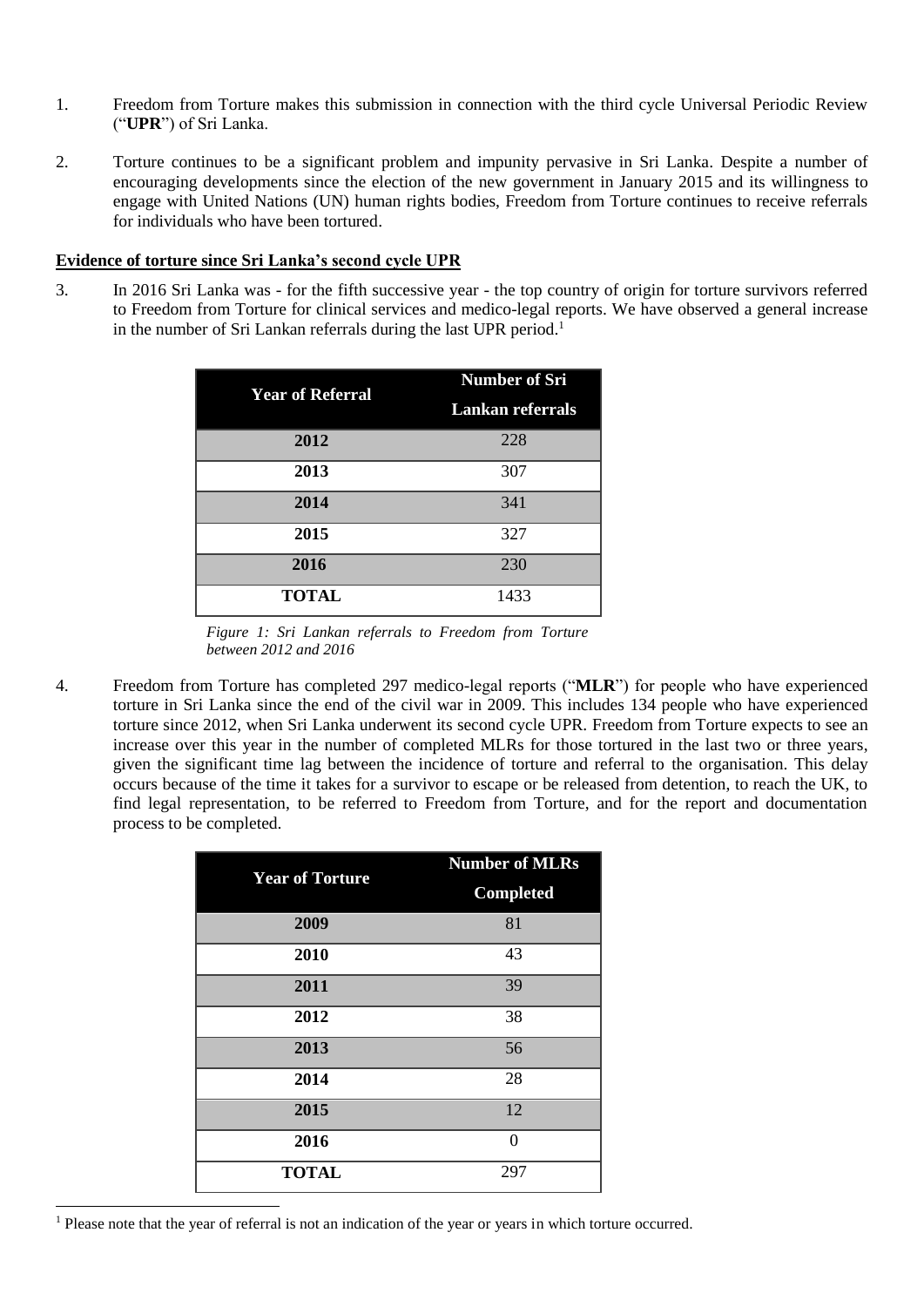*Figure 2: Total number of MLRs completed for Sri Lankans tortured since the end of the civil war in May 2009, by year of detention and torture*

- 5. In August 2015 Freedom from Torture published *Tainted Peace: torture in Sri Lanka since May 2009* ("**Tainted Peace**"),<sup>2</sup> which forensically documented 148 torture cases in accordance with the standards set out in the UN Manual on the Effective Investigation and Documentation of Torture and Other Cruel, Inhuman or Degrading Treatment or Punishment (the "**Istanbul Protocol**"). The key findings of this report are that:
	- The Sri Lankan military, police and intelligence services continue to practice torture in a network of torture facilities across Sri Lanka, including unofficial detention centres;
	- $\triangleright$  Those at particular risk of torture are Tamils with a real or perceived association with the Liberation Tigers of Tamil Eelam ("**LTTE**"), (whether direct or indirect through family members) at any level and whether current or historic; and
	- $\triangleright$  The lack of due process reported and the heavy scarring left on the bodies of victims suggest that the perpetrators commit torture with impunity and without fear of the consequences.
- 6. The methods of torture documented in *Tainted Peace* include blunt force trauma (100% of cases), burning (78%), sexual torture including rape (71%), suspension and forced positioning (45%), asphyxiation (38%), cutting or stabbing with sharp implements (17%) and / or electric shock (5%). Psychological and environmental forms of torture included prolonged solitary confinement (70%), threats of being killed and / or further torture (51%) and mock execution (4%).
- 7. Freedom from Torture has completed MLRs for twelve survivors of torture who have been detained since January 2015. The overwhelming majority of these survivors are ethnic Tamils. They have reported torture by a range of state actors including the Criminal Investigation Department, the Terrorism Investigation Department, the police and the army, in a range of locations such as prisons, police stations and army sites. The methods of torture disclosed are consistent with previous findings in *Tainted Peace* and include beating, burning with cigarettes and heated objects, suspension, partial or near suffocation, sexual assault and / or male and female rape.
- 8. As part of his mission to Sri Lanka in 2016, the Special Rapporteur on Torture and Other Cruel, Inhuman or Degrading Treatment or Punishment ("**Special Rapporteur**") reviewed cases of torture survivors from 2015 and 2016, and concluded that, despite progress in recent years, a "culture of torture" persists in Sri Lanka.<sup>3</sup>

# **Lack of due process rights**

1

- 9. Of the 148 survivors whose cases were documented in *Tainted Peace* 136 (92%) were detained without observance of any due process rights. This means that there was no formal charge or sentencing, no access to legal representation, no hearing before a judge, no official notification to family members and no access to an independent medical examination. Only 12 survivors reported appearing before a judge, and of these 12 just three said that they had access to legal advice or representation and just two said they were formally charged with an offence.
- 10. These patterns are continuing. In the twelve MLRs documenting torture from 2015 only one person stated they had been taken before a judge, while three people reported that they had signed documents that were blank or written in a language that they did not understand.
- 11. The experiences documented in these MLRs highlight the lack of fundamental legal safeguards also noted by the UN Committee against Torture, including the right to have prompt access to a lawyer, the right to notify a

<sup>&</sup>lt;sup>2</sup> Available at: [https://www.freedomfromtorture.org/sites/default/files/documents/sl\\_report\\_a4\\_-\\_final-f-b-web.pdf.](https://www.freedomfromtorture.org/sites/default/files/documents/sl_report_a4_-_final-f-b-web.pdf)

<sup>&</sup>lt;sup>3</sup> Available at[:http://ap.ohchr.org/documents/dpage\\_e.aspx?si=A/HRC/34/54/Add.2.](http://ap.ohchr.org/documents/dpage_e.aspx?si=A/HRC/34/54/Add.2) See paragraphs 20-22, Report of the Special Rapporteur on his mission to Sri Lanka, UN Document A/HRC/34/54/Add.2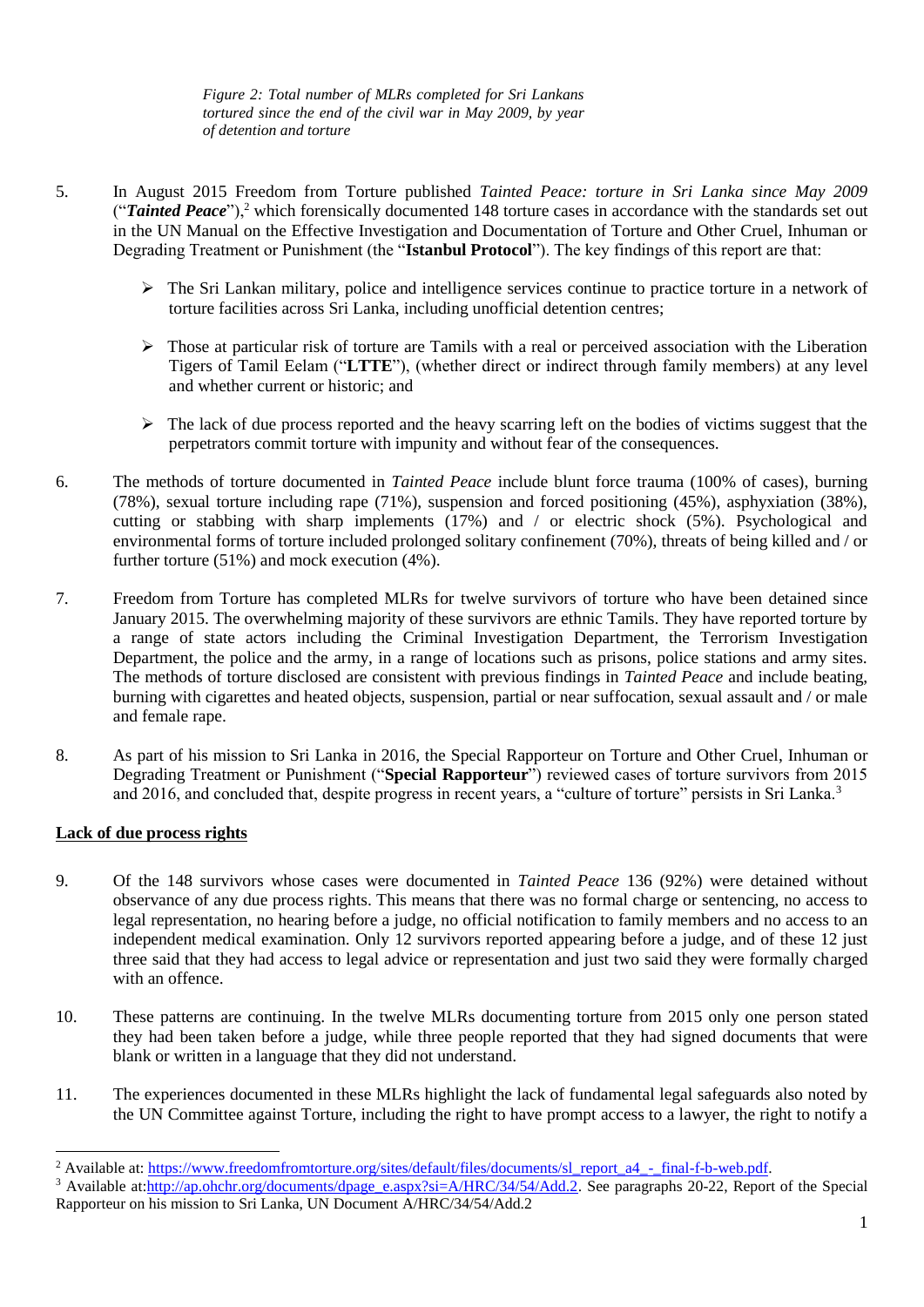friend or relative of the detention and the right to challenge the legality or necessity of the detention before a judge or magistrate.<sup>4</sup> These failures are particularly acute for those subject to prolonged administrative detention under the Prevention of Terrorism Act. The normative gaps in the rights of detainees - and the lack of practical application of standards - are also detailed by the Special Rapporteur. 5

# **Torture of individuals associated with the LTTE**

- 12. The civil war in Sri Lanka ended in 2009. However, the majority of the survivors included in the *Tainted Peace* study reported that a key factor in their detention and torture was their association with the LTTE, whether real or wrongly imputed to them by the authorities. All of the 12 survivors who have disclosed that they were tortured after the change in government in January 2015 describe that they were questioned about their association with the LTTE.
- 13. The evidence documented by Freedom from Torture supports the findings of the Committee against Torture, which received information that numerous individuals suspected of having a link, even remote, with the LTTE had been abducted and subjected to brutal torture.<sup>6</sup>

## **Risk of torture on return from UK**

-

- 14. Freedom from Torture has identified a significant number of people who report having been tortured on their return to Sri Lanka from the UK. This totalled 55 out of 148 survivors studied during the period 2009-2013, and a further 26 survivors in the last three years.
- 15. In 2015 alone nine survivors reported that they were detained on arrival at the airport or shortly after their return and subjected to a range of torture methods including suffocation, beating, sexual torture and burning with heated objects. Four of these survivors disclosed that they were specifically interrogated about their activities in the UK, including their participation in lawful demonstrations and the people with whom they had had contact. This mirrors evidence documented in *Tainted Peace*, where 21 people were accused of attending specific demonstrations in the UK, and 11 were shown photographs taken at these events and questioned about their involvement and the participation of others.

### **Compliance with international mechanisms for tackling torture and promoting human rights**

- 16. In its 2016 Concluding Observations the Committee against Torture noted that whilst there had been some progress made by Sri Lanka, there were also significant shortcomings.
- 17. Most of the progress that has been made has come in the form of the Sri Lankan Government adopting policies or passing legislation which aim to protect victims, witnesses and detainees. The Committee against Torture welcomed that Sri Lanka has recognised the competence of the Committee to consider individual communications, and has ratified the International Convention for the Protection of All Persons from Enforced Disappearance and the Convention on the Rights of Persons with Disabilities.
- 18. However there is a difference between making legislative amendments and ensuring full compliance through monitoring, enforcement and taking additional measures required. Previous recommendations of the Committee against Torture have not yet been implemented, and in particular, there are concerns surrounding:
	- 18.1 Fundamental legal safeguards victims being detained without warrant, consistent reports of torture from the UN, civil society and the national human rights institution;

<sup>4</sup> Available at: [http://tbinternet.ohchr.org/\\_layouts/treatybodyexternal/Download.aspx?symbolno=CAT/C/LKA/CO/5&Lang=En.](http://tbinternet.ohchr.org/_layouts/treatybodyexternal/Download.aspx?symbolno=CAT/C/LKA/CO/5&Lang=En)  Paragraphs 21-22 and 27-28, Concluding Observations on the Fifth Periodic Report of Sri Lanka, UN document CAT/C/LKA/CO/5

<sup>5</sup> Available at [:http://ap.ohchr.org/documents/dpage\\_e.aspx?si=A/HRC/34/54/Add.2.](http://ap.ohchr.org/documents/dpage_e.aspx?si=A/HRC/34/54/Add.2) See «Assessment of the Situation », Report of the Special Rapporteur on his mission to Sri Lanka, UN Document A/HRC/34/54/Add.2

<sup>6</sup> Available at: [http://tbinternet.ohchr.org/\\_layouts/treatybodyexternal/Download.aspx?symbolno=CAT/C/LKA/CO/5&Lang=En.](http://tbinternet.ohchr.org/_layouts/treatybodyexternal/Download.aspx?symbolno=CAT/C/LKA/CO/5&Lang=En)

Paragraph 11, Concluding Observations on the Fifth Periodic Report of Sri Lanka, UN document CAT/C/LKA/CO/5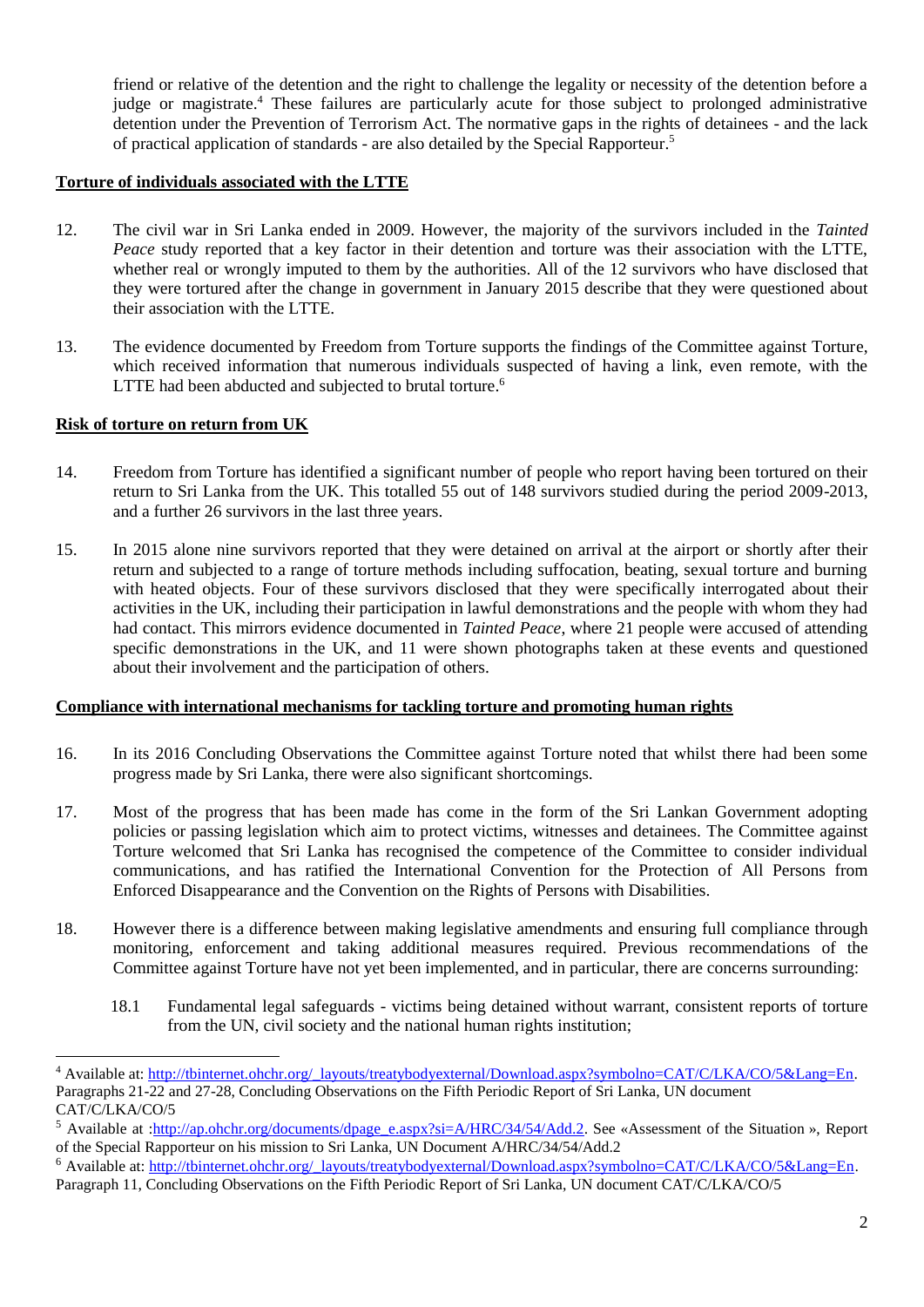- 18.2 Forced confessions obtaining confessions under duress, failure to register detainees;
- 18.3 Investigations of torture allegations lack of supervision by the judiciary including over the legality of detentions, and failure to investigate allegations of torture; and
- 18.4 Accountability for past violations the National Police Commission received 455 complaints in the first quarter of 2016 and at the time of the Special Rapporteur's mission, over 400 of those complaints were still pending investigation. There are concerns about the lack of independence surrounding the handling of these complaints as the investigations are dealt with by police officers.
- 19. Sri Lanka has taken some steps towards the implementation of the Human Rights Council Resolution of 1 October 2015 on promoting reconciliation, accountability and human rights in Sri Lanka (A/HRC/RES/30/1),<sup>7</sup> but further structural reform is required to strengthen good governance and advance respect for human rights. A failure to take action to deliver on the internationalised accountability mechanisms is a particular area of disappointment for Sri Lankan torture survivors in Freedom from Torture's services who see a direct link between the culture of impunity and continued violations which in turn undermine reconciliation efforts.<sup>8</sup>
- 20. Torture and ill treatment are still used to extract information or coerced confessions rather than carrying out investigations using scientific methods. In addition, procedural norms relating to criminal investigations and anti-terrorism entrust the police with arbitrary powers of detention without trial.
- 21. At present, the legal framework and structure of the armed forces, police, office of the Attorney General and judiciary perpetuate the risk of torture. To date a lack of comprehensive reform of these institutions has contributed to a failure to eliminate torture and hold the perpetrators of torture accountable for their actions, regardless of their position or status in society. The continued failure to tackle these structural and procedural deficiencies means that Sri Lanka is unable to comply with its international obligations to prevent and prohibit torture.

# **Recommendations for Sri Lanka**

1

- 22. During its second UPR in 2012, the Government of Sri Lanka did not accept the recommendations made by Member States with regards to the prevention of torture<sup>9</sup> and, instead, maintained that measures are already in place to combat torture and mistreatment, and that these will be enhanced in keeping with the National Action Plan for the Protection and Promotion of Human Rights (2011-2016).<sup>10</sup>
- 23. Freedom from Torture's evidence outlined above, the findings of the Committee against Torture and the findings of the Special Rapporteur demonstrate that torture is a significant and on-going issue in Sri Lanka.
- 24. Freedom from Torture proposes the following recommendations for the forthcoming UPR:
	- 24.1 **Recommendation 1**: Accept and fully implement all of the recommendations made in the 2016 report

<sup>&</sup>lt;sup>7</sup> Available at: [http://ap.ohchr.org/documents/dpage\\_e.aspx?si=A/HRC/RES/30/1.](http://ap.ohchr.org/documents/dpage_e.aspx?si=A/HRC/RES/30/1)

<sup>8</sup>Our briefing from February 2016 outlines why justice matters to survivors. Available at: https://www.freedomfromtorture.org/sites/default/files/documents/survivor\_briefing-final.pdf

<sup>9</sup> For example, Sri Lanka did not accept recommendations from Tunisia, Austria, Brazil, the Maldives or the Czech Republic to ratify the Optional Protocol to the Convention against Torture and/or the Rome Statute of the ICC (recommendations 128.1, 128.6, 128.7, 128.7 and 128.9), from Australia to "*take action to reduce and eliminate all cases of abuse, torture or mistreatment by police and security forces*" (recommendation 128.60), from the Czech Republic to "*adopt further measures to prevent torture and ill-treatment in particular in prions and detention centres*" (recommendation 128.61), from Poland to "*establish an effective independent monitoring mechanism to investigate complaints of torture*" (recommendation 128.62) and to "*carry out independent investigations into possible cases of torture as well as reprisals related to cooperation with international human rights bodies*" (recommendation 128.63) or from Spain to "*improve detention conditions and respect for judicial guarantees for inmates, fighting against torture and inhuman and degrading treatment in detention centres in line with commitments taken during the May 2008 UPR session*" (recommendation 128.76).

<sup>&</sup>lt;sup>10</sup> Human Rights Council, Report of the Working Group on the Universal Periodic Review - Addendum, A/HRC/22/16/Add.1, 21 February 2013, paragraph 2.14, available at: [http://www.ohchr.org/EN/HRBodies/UPR/Pages/LKSession14.aspx;](http://www.ohchr.org/EN/HRBodies/UPR/Pages/LKSession14.aspx) Government of Sri Lanka, National Action Plan for the Protection and Promotion of Human Rights (2011-2016), available at: [http://www.ohchr.org/EN/Issues/PlansActions/Pages/PlansofActionIndex.aspx.](http://www.ohchr.org/EN/Issues/PlansActions/Pages/PlansofActionIndex.aspx)